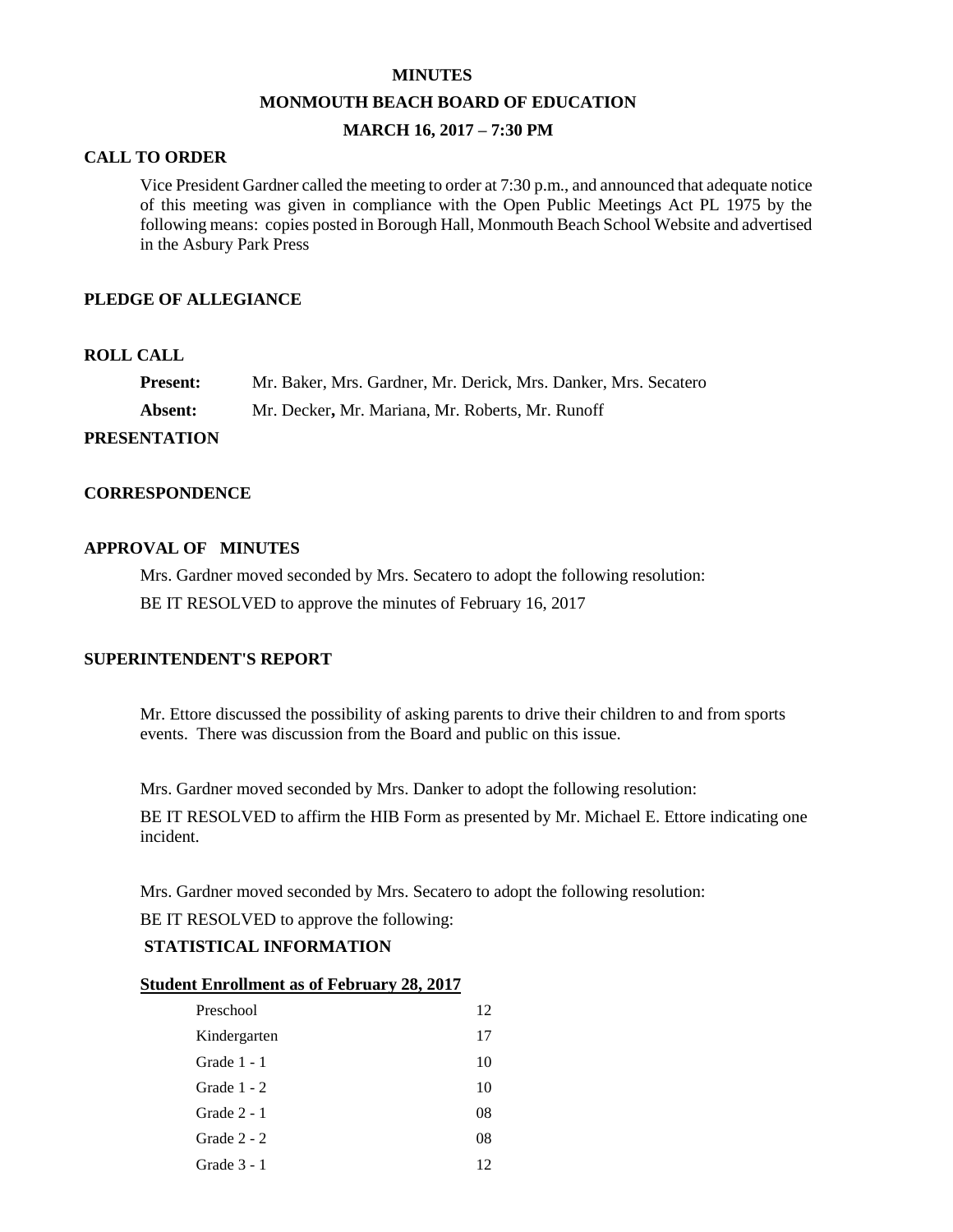| Grade 3 - 2                              |       | 15       |     |
|------------------------------------------|-------|----------|-----|
| Grade $4 - 1$                            |       | 13       |     |
| Grade 4 - 2                              |       | 13       |     |
| Grade 5 - 1                              |       | 14       |     |
| Grade $5 - 2$                            |       | 14       |     |
| Grade 6 - 1                              |       | 14       |     |
| Grade 6 - 2                              |       | 13       |     |
| Grade 7 - 1                              |       | 18       |     |
| Grade 7 - 2                              |       | 18       |     |
| Grade $8 - 1$                            |       | 15       |     |
| Grade 8 - 2                              |       | 15       |     |
|                                          | Total | 239      |     |
| Special Education (Out of District): 3   |       |          |     |
| One student in the following placements: |       |          |     |
| Oceanport Schools (2)                    |       |          |     |
| Harbor School (1)                        |       |          |     |
| <b>Student Attendance</b>                |       |          |     |
| September                                | 99%   | February | 93% |
| October                                  | 97%   | March    |     |
| November                                 | 95%   | April    |     |
| December                                 | 94.5% | May      |     |
| January                                  | 93%   | June     |     |
|                                          |       |          |     |
| <b>Staff Attendance</b>                  |       |          |     |
| September                                | 96.5% | February | 96% |
| October                                  | 99%   | March    |     |
| November                                 | 98.5% | April    |     |
| December                                 | 93.5% | May      |     |
| January                                  | 97%   | June     |     |
|                                          |       |          |     |

## Fire Drills

February 8, 2017 at 1:25 p.m.

**Security Drill** 

.

Shelter in Place – February 7, 2017 at 10:00 a.m.

Mrs. Gardner moved seconded by Mrs. Secatero to adopt the following resolution:

BE IT RESOLVED to approve the district school calendar for the 2017-2018 school year.

We had three inclement weather school closing days for the 2016-2017 school year. It is Mr. Ettore's recommendation that graduation take place on Wednesday, June 21 and the last day of school will be Thursday, June 22.

Mrs. Gardner moved seconded by Mrs. Secatero to adopt the following resolution:

BE IT RESOLVED to approve Wednesday, June 21 as our graduation date and Thursday, June 22 as the last day of school for students and staff pending any additional school emergency closings. Both days will be 12:30 p.m. dismissal days per the approved 16-17 district calendar.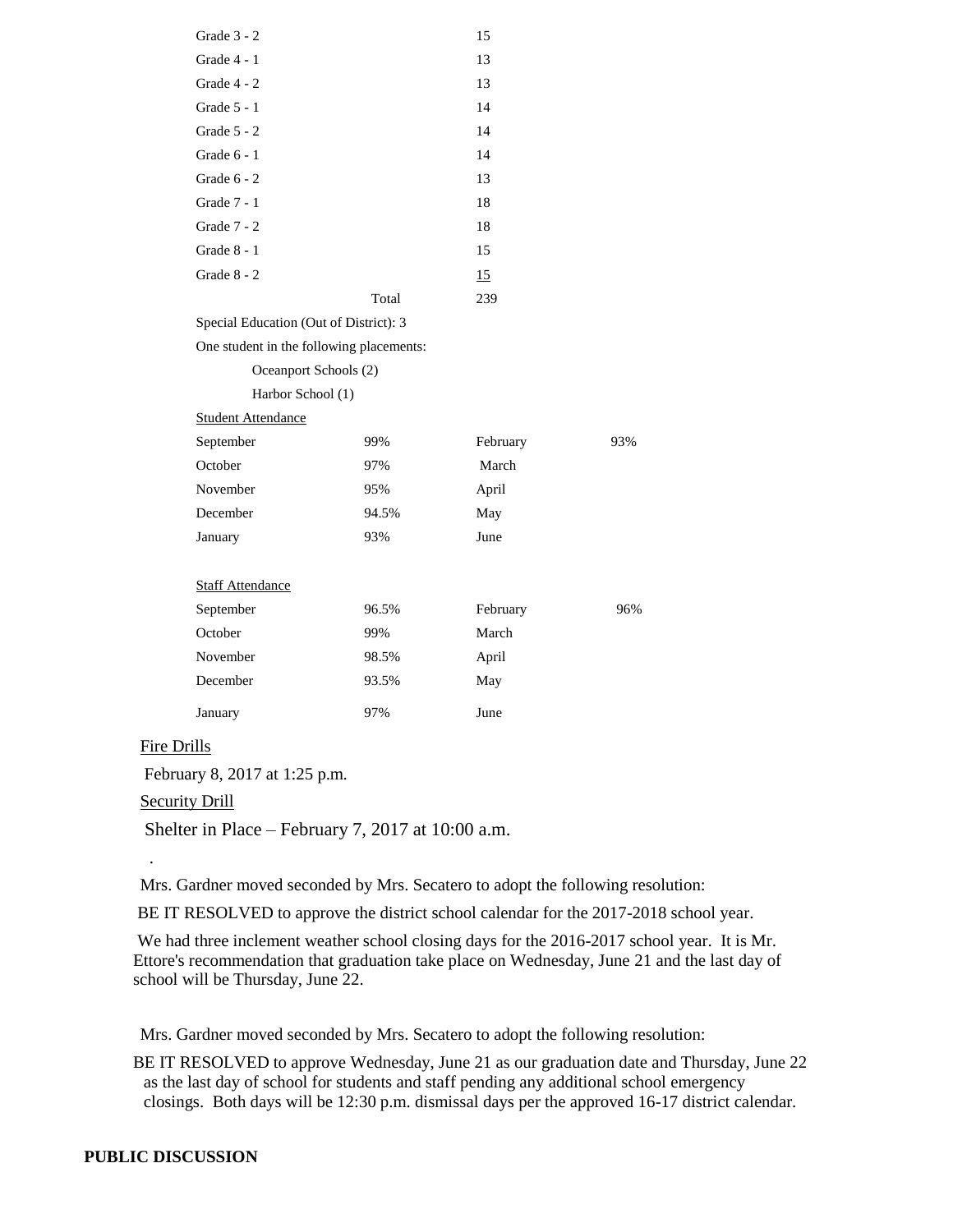#### There were no comments

In compliance with Open Public Meetings Act PL 1975, Chapter 10:4-12 subsection b, - A public body may exclude the public only from that portion of a meeting at which the public body discusses any matter involving the employment, appointment, termination of employment, terms and conditions of employment evaluation of the performance of promotion or discipline of any specific prospective public officer or employees or current public offer or employee employed or appointed by the public body, unless all the individual employees or appointees whose rights could be adversely affected request in writing that such matter or matters be discussed at a public meeting. As per Board Bylaws, 0167, public participation in Board Meetings, such remarks are to be limited to five minutes duration. The Board of Education, though affording the opportunity for members of the public to comment will not engage and/or make remarks concerning matters of student confidentiality and/or matters of personnel wherein employees of the District have not been given notice of the Board's intent to discuss their terms and conditions of employment. Members of the public are reminded that though they are afforded the opportunity to address the Board, they are not given license to violate the laws of slander. Comments made by members of the public that are not in keeping with the orderly conduct of a public meeting will be asked to yield the floor and if they fail to do so may be subject to charges under New Jersey statues associated with disruption of a public meeting.

## **PTO UPDATE**

## **FINANCE**

Leo Decker, Chair David Baker, Steve Mariani, Chris Dudick

> Mr. Baker moved seconded by Mrs. Secatero to adopt the following resolution: BE IT RESOLVED to approve the following financial reports:

> > • Report of the Board Secretary – February 28, 2017 Cash Balances:

#### **February**

| Fund 10 | \$2,396,372.44  |
|---------|-----------------|
| Fund 20 | \$<br>$-375.57$ |
| Fund 30 | \$<br>52,613.15 |
| Fund 40 | \$              |
| Fund 50 | \$<br>9.193.77  |
| Fund 60 | \$<br>37,961.69 |

- Reconciliation Report for February
- February Payroll
- March bill list in the amount of \$148,787.89
- Monthly transfer report

In accordance with the reports attached:

Pursuant to NJAC 6:l20-2.13(d), I certify as of February 28, 2017, no budgetary line item account has been over expended in violation of NJAC 6:20-22.13 (ad). I hereby certify that all of the above information is correct.

#### Board Certification:

Pursuant to NJAC 6:20-2.3 (e), we certify that as of February 28, 2017 after review of the Secretary's Monthly Report and upon consultation with the appropriate district officials, that to the best of our knowledge, no major account or fund has been over expended in violation of NJAC 6:230-22.13(b) and that sufficient funds are available to meet the district's financial obligations for the remainder of the fiscal year.

## **ROLL CALL**

**Yes:** Mr. Baker, Mrs. Gardner, Mr. Derick, Mrs. Danker, Mrs. Secatero

Mr. Baker moved seconded by Mrs. Secatero to adopt the following resolution: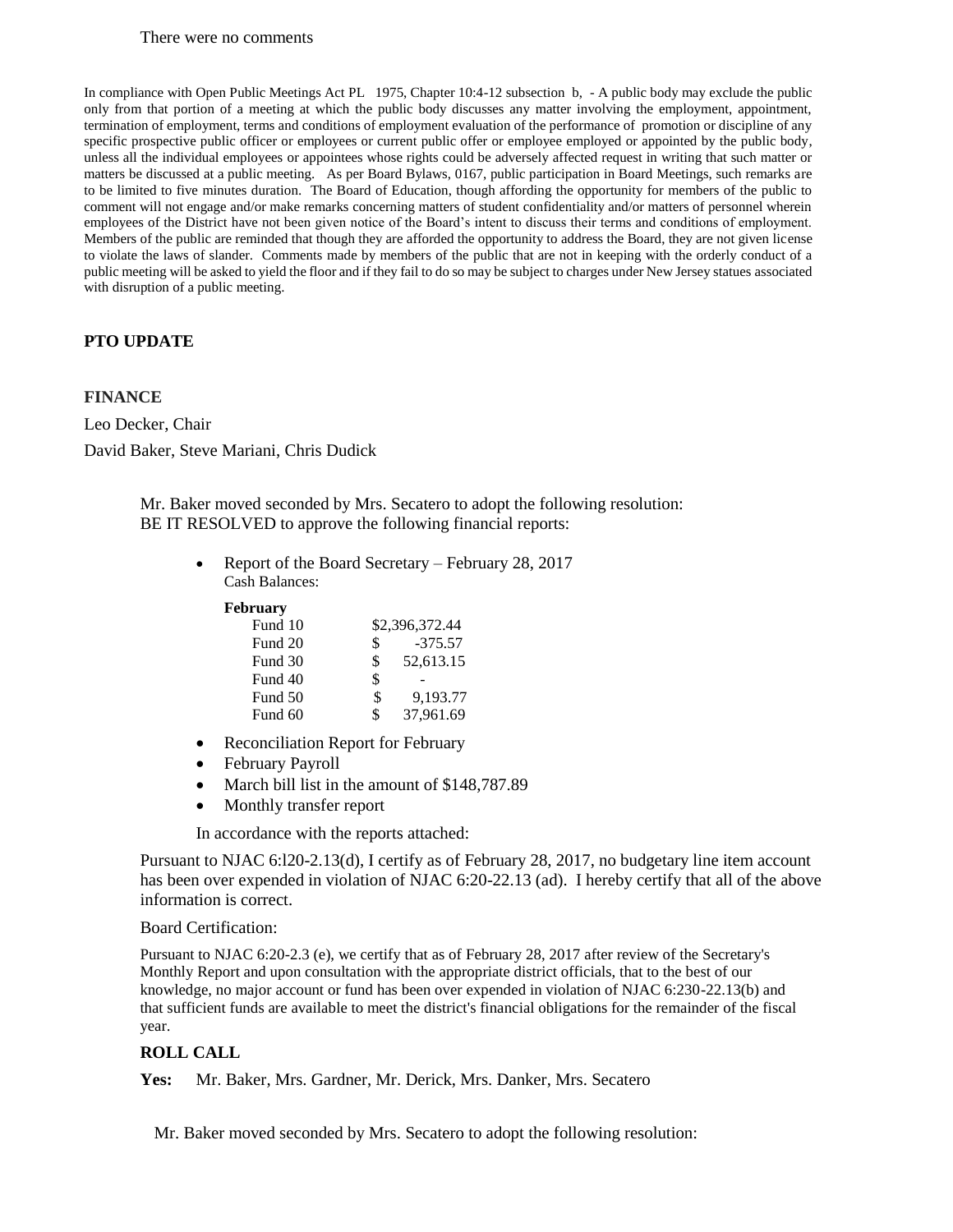BE IT RESOLVED that the tentative budget be approved for the 2017-2018 School Year and the Secretary to the Board of Education be authorized to submit the following tentative budget to the Executive County Superintendent of Schools for approval in accordance with the statutory deadline:

| <b>Total</b>                             |  | \$5,216,650 |  |
|------------------------------------------|--|-------------|--|
| Debt Service Fund                        |  | \$233,000   |  |
| Special Revenue Fund                     |  | 103,639     |  |
| <b>Total General Fund</b>                |  | \$4,880,011 |  |
| Capital Security Expenditures \$         |  | 60,000      |  |
| General Fund Current Expense \$4,807,034 |  |             |  |

And to advertise said tentative budget in the Asbury Park Press in accordance with the form suggested by the State Department of Education and according to law; and

**Yes:** Mr. Baker, Mrs. Gardner, Mr. Derick, Mrs. Danker, Mrs. Secatero

Mr. Baker moved seconded by Mrs. Danker to adopt the following resolution:

BE IT FURTHER RESOLVED to transfer \$60,000 from Emergency Reserve to be used to upgrade security within building

**Yes:** Mr. Baker, Mrs. Gardner, Mr. Derick, Mrs. Danker, Mrs. Secatero

Mr. Baker moved seconded by Mrs. Secatero to adopt the following resolution: BE IT FURTHER RESOLVED that the general fund tax levy as described above results in a tax levy of \$4,533,778 and

**Yes:** Mr. Baker, Mrs. Gardner, Mr. Derick, Mrs. Danker, Mrs. Secatero

Mr. Baker moved seconded by Mrs. Secatero to adopt the following resolution: BE IT FURTHER RESOLVED that the debt service tax levy as described above results in a tax levy of \$233,000

**Yes:** Mr. Baker, Mrs. Gardner, Mr. Derick, Mrs. Danker, Mrs. Secatero

Mr. Baker moved seconded by Mrs. Secatero to adopt the following resolution:

BE IT FURTHER RESOLVED that a public hearing be held at the Monmouth Beach Elementary School on April 22 at 7:30 p.m. for the purpose of conducting a public hearing for the 2017-2018 school year.

**Yes:** Mr. Baker, Mrs. Gardner, Mr. Derick, Mrs. Danker, Mrs. Secatero

Mr. Baker moved seconded by Mrs. Secatero to adopt the following resolution:

BE IT RESOLVED to adopt the following Travel and Related Expense Reimbursement for the 2017-2018 school year;

WHEREAS, the Monmouth Beach Board of Education recognizes school staff and Board members will incur travel expenses related to and within the scope of their current responsibilities and for travel that promotes the delivery of instruction or furthers the efficient operation of the school district; and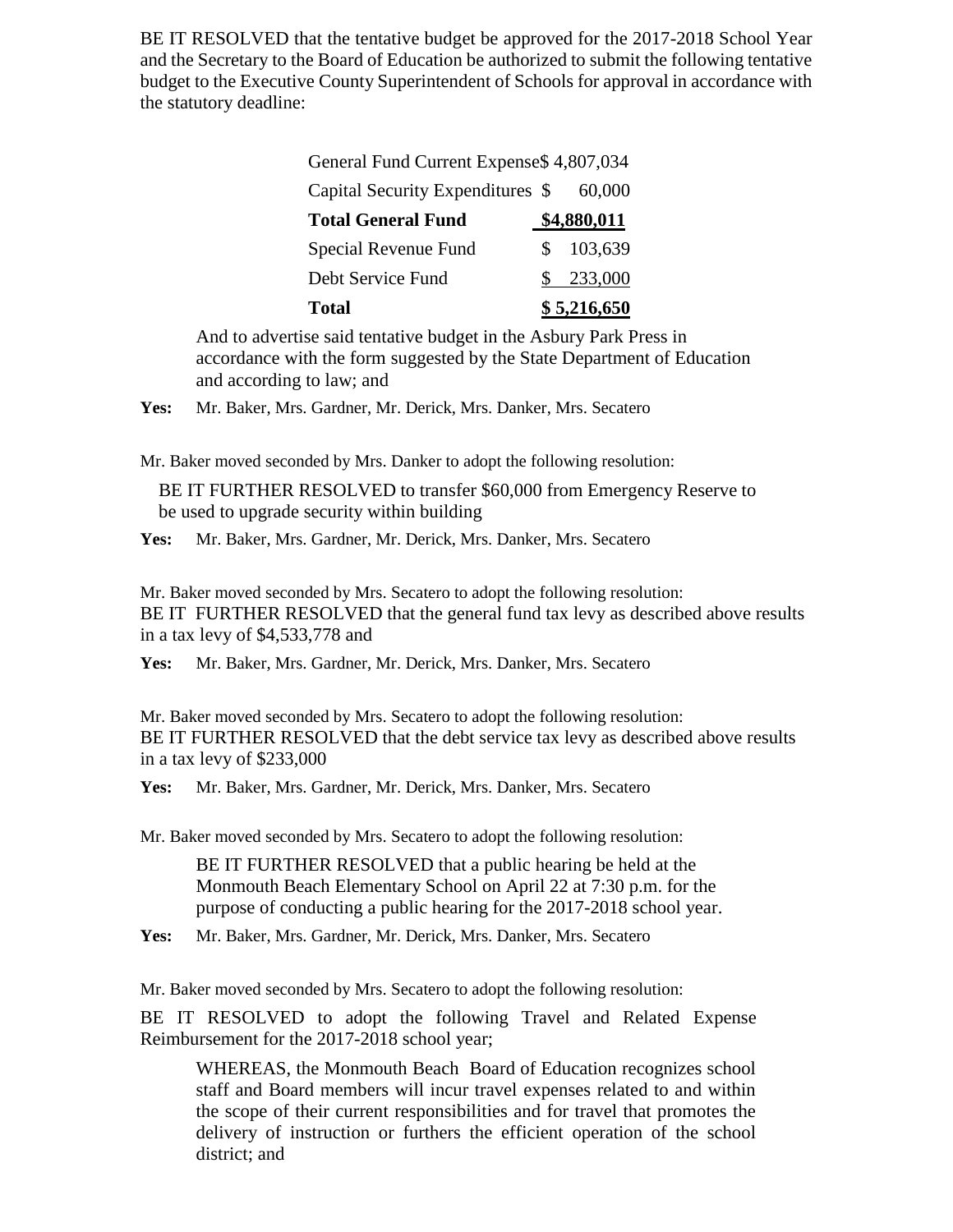WHEREAS, N.J.A.C. 6A:23A-7.3 et seq. requires Board members to receive approval of these expenses by a majority of the full voting membership of the Board and staff members to receive prior approval of these expenses by the Superintendent of Schools and a majority of the full voting membership of the Board; and

WHEREAS, a Board of Education may establish, for regular district business travel only, an annual school year threshold of \$150 per staff member where prior Board approval shall not be required unless this annual threshold for a staff member is exceeded in a given school year (July 1 through June 30); and

Mr. Baker moved seconded by Mrs. Secatero to adopt the following resolution:

BE IT FURTHER RESOLVED, the Board of Education approves travel and related expense reimbursements in accordance with N.J.A.C. 6A:23A-7.3, to a maximum expenditure of \$15,000 for all staff and board members and that to date, for the 2016-2017 school year, the District has expended \$8,806.00

**Yes:** Mr. Baker, Mrs. Gardner, Mr. Derick, Mrs. Danker, Mrs. Secatero

Mr. Baker moved seconded by Mrs. Danker to adopt the following resolution:

BE IT RESOLVED to send one student to attend The Newmark School from March 6, 2017 through June 30, 2017, 69 billable days, at a cost of \$284.08 per diem or \$19,601.52

**Yes:** Mr. Baker, Mrs. Gardner, Mr. Derick, Mrs. Danker, Mrs. Secatero

Mr. Baker moved seconded by Mrs. Danker to adopt the following resolution:

BE IT RESOLVED to approve A2Z Transportation to provide transportation for one student from Monmouth Beach to Newmark School at a rate of \$315.00 per diem beginning on March 6, 2017 through the end of the 2016-17 school year.

**Yes:** Mr. Baker, Mrs. Gardner, Mr. Derick, Mrs. Danker, Mrs. Secatero

## **PERSONNEL**

Sandi Gardner Chair,

Kathy Denker, David Roberts, Kelly Scaturro

Mrs. Secatero moved seconded by Mrs. Danker to adopt the following resolution:

- BE IT RESOLVED to retroactively approve Lisa Miyakawa as a home instructor through MOESC to provide 6 hours a week of Math and Science to student ID 910 for the period from 2/23/17 -3/23/17 at a rate of [\\$75.00.hr](http://75.00.hr/)
	- **Yes:** Mr. Baker, Mrs. Gardner, Mr. Derick, Mrs. Danker, Mrs. Secatero

Mrs. Secatero moved seconded by Mrs. Danker to adopt the following resolution:

BE IT RESOLVED to retroactively approve Erin Deininger to provide 5 hours a week of ELA and Social Studies home instruction to student ID 910 for a period from 2/23/17 – 3/03/17, at a contracted rate of \$50.00/hour.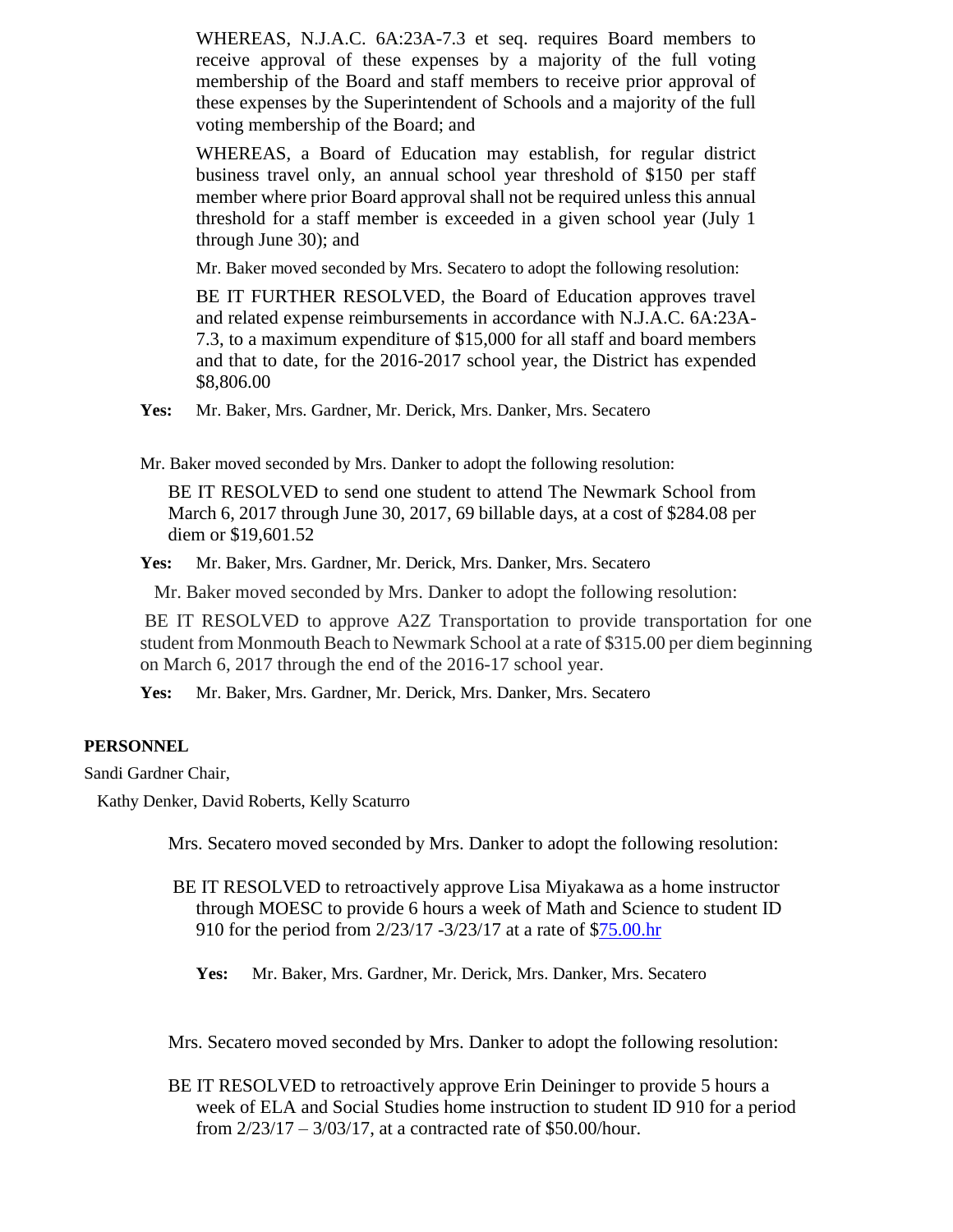**Yes:** Mr. Baker, Mrs. Gardner, Mr. Derick, Mrs. Danker, Mrs. Secatero

- Mrs. Secatero moved seconded by Mrs. Danker to adopt the following resolution:
- BE IT RESOLVED to retroactively approve Erin Deininger to attend the MCADSE Meeting on March 10, 2017 at no cost.
- **Yes:** Mr. Baker, Mrs. Gardner, Mr. Derick, Mrs. Danker, Mrs. Secatero

Mrs. Secatero moved seconded by Mrs. Danker to adopt the following resolution:

- BE IT RESOLVED to approve Christina Savarese to teach 3 periods per week at a prorated cost of long term substitute rate of pay of \$150 per day.
- **Yes:** Mr. Baker, Mrs. Gardner, Mr. Derick, Mrs. Danker, Mrs. Secatero

Mrs. Secatero moved seconded by Mrs. Danker to adopt the following resolution:

BE IT RESOLVED to approve Taylor Brady as a volunteer coach for the 2016-2017 baseball season.

## **CURRICULUM AND INSTRUCTION**

Chair Kathleen Denker Kelly Scaturro, Sandi Gardner, David Roberts

Mrs. Danker moved seconded by Mrs. Secatero to adopt the following resolution: BE IT RESOLVED to approve the  $6<sup>th</sup>$  grade G & T trip with Mrs. Silakowski to Sandy Hook on May 18, 2017 from 8:30 a.m. – 12:30 p.m.

#### **BUILDING AND GROUNDS**

David Baker, Chair

Chris Derick, Leo Decker, Steve Mariani

Mr. Derick moved seconded by Mrs. Danker to adopt the following resolution: BE IT RESOLVED to approve Eight Grade Advisors (Donna O'Neill and Alison McMahon) to hold  $8<sup>th</sup>$  grade parent meeting for the Boston trip on May 1, 2017 from 6:30 p.m. – 8:00 p.m. in the gym.

Mr. Derick moved seconded by Mrs. Danker to adopt the following resolution: BE IT RESOLVED to approve Girls on the Run to hold meetings at MBS gym or classroom in inclement weather from April,  $2017 - June$ ,  $2017$  from  $3:00$  p.m.  $-4:15$  p.m.

Mr. Derick moved seconded by Mrs. Danker to adopt the following resolution: BE IT RESOLVED to approve Emily Steeber to hold  $3<sup>rd</sup>$  grade instrument night with parents, students, and Russo Music in the library on June 5, 2017 from 6:30 p.m. – 8:30 p.m.

Mr. Derick moved seconded by Mrs. Danker to adopt the following resolution: BE IT RESOLVED to approve MB PTO to hold a PTO Run Kick Off in the gym on May 12, 2017 from 3:00 p.m. – 9:00 p.m.

Mr. Derick moved seconded by Mrs. Secatero to adopt the following resolution: BE IT RESOLVED to retroactively approve Dina LoPiccolo to host Code Activity with the MB Brownie Troop in the Tech Lab on March 15, 2017 from 3:00 p.m. – 4:00 p.m.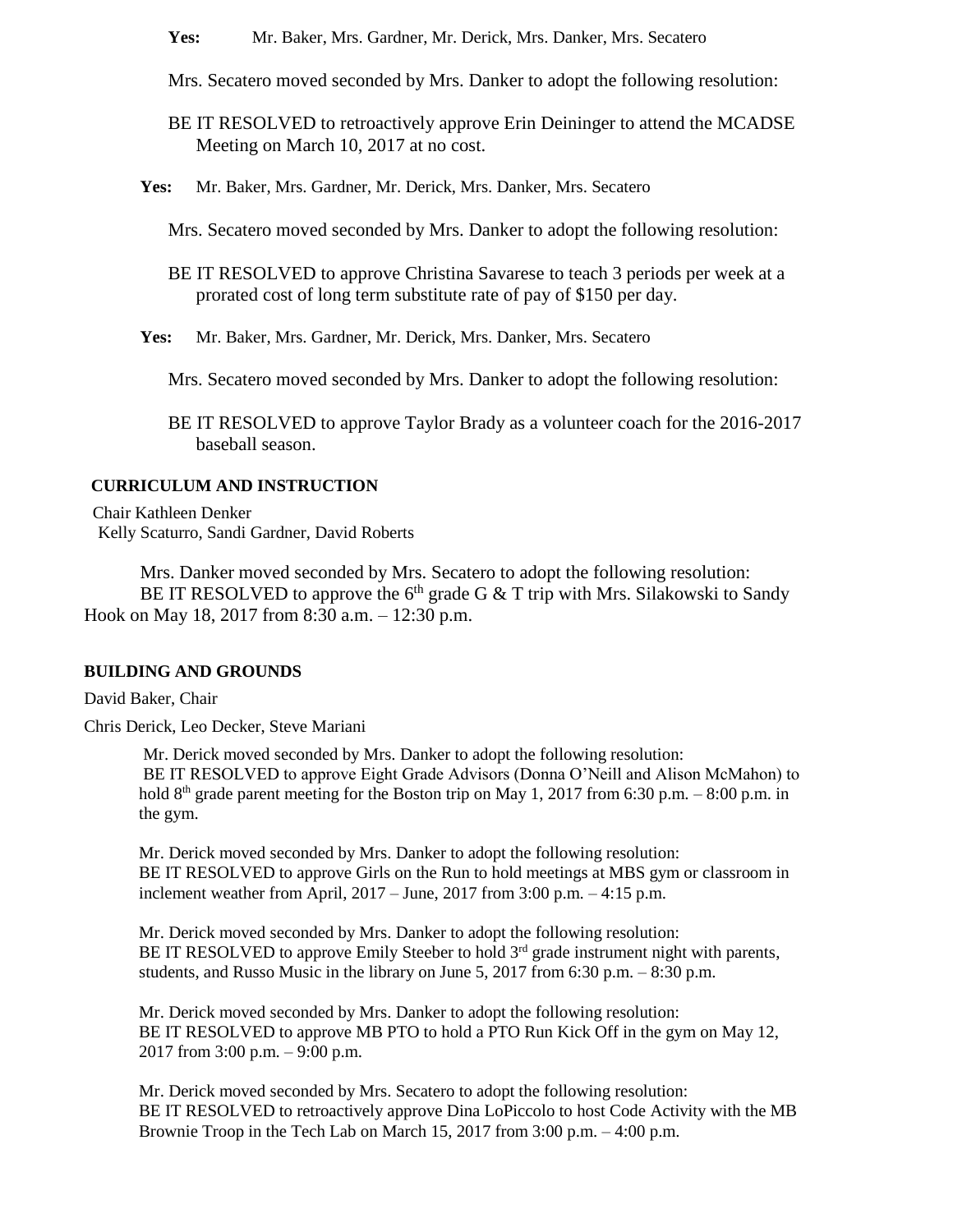Mr. Derick moved seconded by Mrs. Danker to adopt the following resolution: BE IT RESOLVED to approve MB PTO to use MBS parking lot and grass playground for the PTO Run on May 13, 2017 from 7 a.m. – 11:30 a.m.

Mr. Derick moved seconded by Mrs. Secatero to adopt the following resolution: BE IT RESOLVED to approve Shore Little League to conduct baseball drills in the gym on March 19 and March 26 from 9:30 a.m. – 11:00 a.m. and March 31 from 5:30 p.m. – 7:00 p.m.

## **POLICY**

## **GENERAL ITEMS**

Mrs. Gardner moved seconded by Mrs. Secatero to adopt the following resolution: BE IT RESOLVED to approve the following 2017 tennis schedule:

# 2017 TENNIS Schedule

4/6 vs St Mary (away game) 4/19 vs Knollwood (home game) 4/20 vs Holy Cross (home game) 4/24 vs Colts Neck (home game) 5/1 vs St Mary (home game) 5/4 vs Manalapan (home game) 5/8 vs Knollwood (home game) 5/9 vs Oak Hill (home game) 5/11 vs Holy Cross (home game) 5/15 vs Colts Neck (home game) 5/18 vs Marlboro (home game)

Mrs. Gardner moved seconded by Mrs. Danker to adopt the following resolution:

BE IT RESOLVED to approve the purchase of \$50 Barnes and Noble gift cards as awards for the 8<sup>th</sup> grade awards from funds donated by the following Monmouth Beach organizations:

- Sandpipers of Monmouth Beach
- Monmouth Beach Beautification Committee
- Monmouth Beach Fire Company
- Monmouth Beach PBA
- Monmouth Beach Board of Education
- Monmouth Beach School Student Council
- Monmouth Beach Teacher's Association
- Monmouth Beach Cultural Center
- Monmouth Beach PTO
- Monmouth Beach Ladies Auxillary
- Monmouth Beach First Aid Squad
- Monmouth Beach Historical Society
- Beverly McClave
- Mrs. Gardner moved seconded by Mrs. Danker to adopt the following resolution: